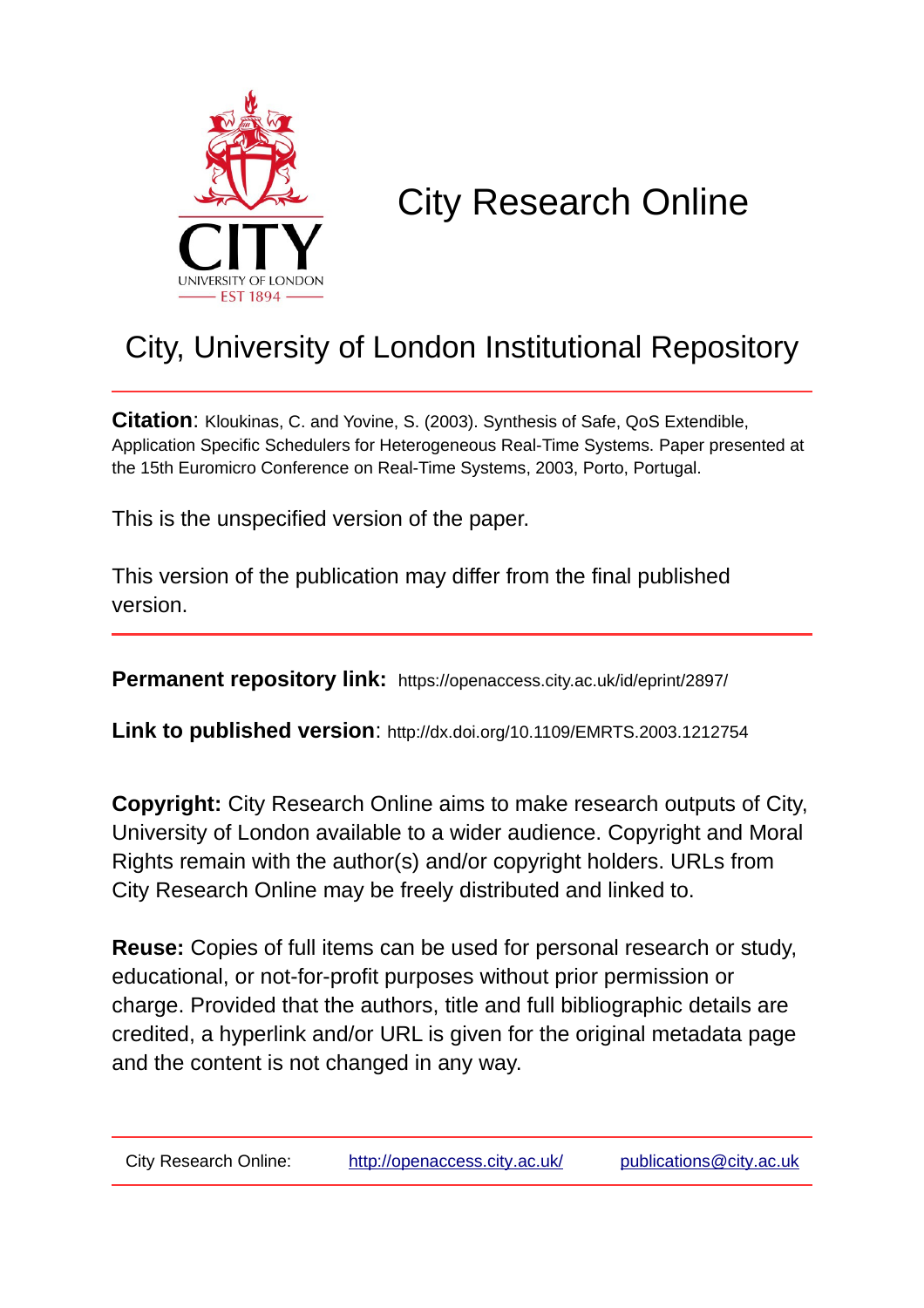### **Synthesis of Safe, QoS Extendible, Application Specific Schedulers for Heterogeneous Real-Time Systems** <sup>∗</sup>

Christos KLOUKINAS Sergio YOVINE

VERIMAG, Centre Équation, 2 avenue de Vignate, 38610 GIÈRES, France E-mail: [Christos.Kloukinas@imag.fr](mailto:Christos.Kloukinas@imag.fr) & [Sergio.Yovine@imag.fr](mailto:Sergio.Yovine@imag.fr)

#### **Abstract**

*We present a new scheduler architecture, which permits adding QoS policies to the scheduling decisions. We also present a new scheduling synthesis method which allows a designer to obtain a safe scheduler for a particular application. Our scheduler architecture and scheduler synthesis method can be used for heterogeneous applications where the tasks communicate through various synchronisation primitives. We present a prototype implementation of this scheduler architecture and related mechanisms on top of an open-source OS for embedded systems.*

#### **1. Introduction**

Safety & mission-critical systems need to be of extremely high quality, due to the great dangers and the high cost of their potential failure. For this reason, when they are multi-threaded they must be guaranteed to be free of deadlocks and all threads must be guaranteed to meet their deadlines under all circumstances.

The current practice for avoiding deadlocks is to use the *immediate priority ceiling protocol (*IPCP*)* [\[8\]](#page-8-0) for the sharing of non-preemptable resources. This approach has a certain number of disadvantages though. All the priority inheritance family of protocols are pessimistic in nature and, therefore, can refuse access to a shared resource even when there is no real danger of a deadlock at the current situation. Additionally, in order to apply the IPCP, the designer of the system must choose a set of priorities for all the tasks in the system. Furthermore, for each shared resource the designer must identify the threads which use it, in order to assign a priority to that resource (*i.e.*, the *ceiling* priority of the resource). More importantly, however, the IPCP cannot on its own support tasks which synchronise using monitors and communicate using condition variables, as for example is done in JAVA [\[3\]](#page-8-1). In such cases one should split tasks, which means that the complexity of what the designers have

to do in order to use IPCP is quite high. Worse yet, not all cases of communication through condition variables can be translated according to these rules, since there can be tasks which wait on a condition variable while still holding some resource locked. These tasks cannot be split since the underlying assumptions of the IPCP clearly demand that tasks finish executing without holding any resources. Therefore, it is not straightforward how one can use the IPCP with a language such as *R-T* JAVA [\[9\]](#page-8-2).

Besides, the methods currently used do not allow designers to easily extend them for incorporating QoS to the scheduler decisions. Being able to extend a scheduler with QoS characteristics could allow us to experiment with ways to minimise energy consumption, or further increase the speed of the system, by minimising, for example, the number of context switches. An example of this can be found in [\[2\]](#page-8-3) where the authors present a dynamic scheduling method which also treats the QoS aspect of the system. However, in this work the authors consider a fixed task model where all tasks are periodic and do not consider deadlock situations or the communication aspect of the system.

In the following, we present a method for synthesising *QoS extendible* and *safe* schedulers following the controller synthesis paradigm and continuing previous work at Verimag [\[1\]](#page-8-4). We start in section [2](#page-1-0) by presenting the overall architecture of the scheduler. Then, in section [3](#page-3-0) we present the model of the systems we consider and in section [4](#page-4-0) the particular method we use for the synthesis of the scheduler. In section [5](#page-7-0) we present a prototype implementation of our scheduler on top of a real operating system and we conclude in section [6.](#page-7-1)

#### <span id="page-1-0"></span>**2. Scheduler Architecture**

We consider a set of threads synchronising through monitors and communicating through condition variables. All threads and shared objects are created at the initialisation phase. We only consider applications executing on a single processor for the moment. The architecture of the schedulers we synthesise consists of two three-layered stacks, as

<sup>∗</sup>Partially funded by the French RNTL project Expresso.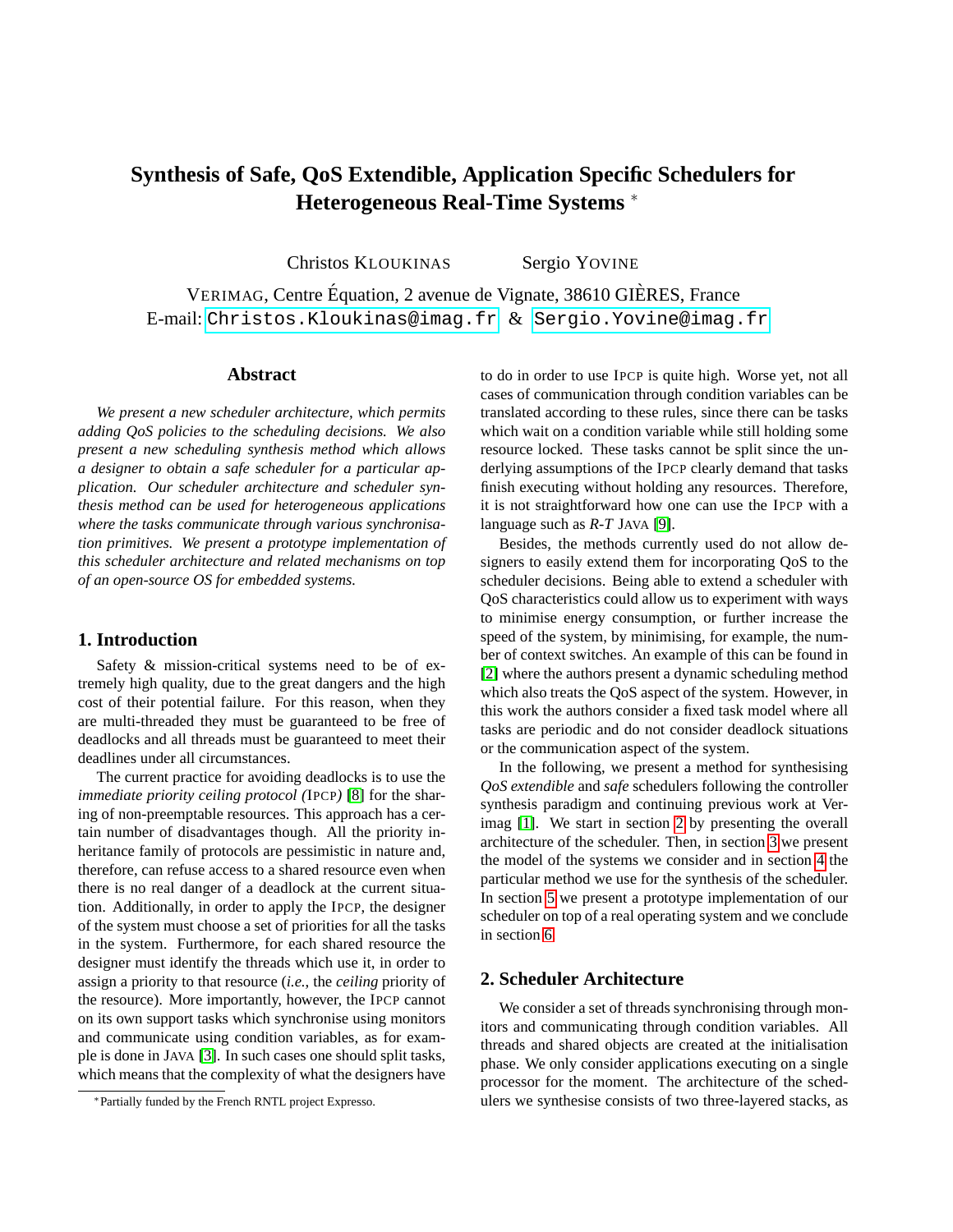shown in Figure [1.](#page-3-1)

The left stack is responsible for selecting an application thread for execution. The right stack is responsible for selecting an application thread for the reception of a notification. This stack allows the scheduler to control the communication aspect of the system. Being able to control which thread will be notified for a particular event is something that other scheduling policies like the PCP do not offer, since they concentrate only on the selection of threads for execution.

After one of the scheduler stacks is finished, it passes control to an underlying *R-T OS* which provides low-level kernel mechanisms. Such mechanisms include the ability to create, suspend and resume an application thread, as well as the ability to create, set and disable alarms for future events (*e.g.*, arrival of next period or the timeout of a **waitTimed**).

#### <span id="page-2-0"></span>**2.1. Controlling the Currently Executing Thread**

The left stack takes control of the system when the application calls one of **monitorEnter**, **monitorExit**, **waitForPeriod**, **wait** and **waitTimed**, or when an alarm expires. In these cases, it must choose one of the available threads as the thread which should next be run on the processor. It does this in three steps, each one performed at a different layer.

In the first layer, referred to as the *Ready-Exec* scheduler, it calculates the set of threads  $\mathcal{R}_{\text{exec}}$  which are ready to execute without directly blocking due to mutual exclusion. That is, it examines whether an application thread will try to enter a monitor which is already occupied by another thread, if it is chosen as the next thread to execute. Having calculated the set  $\mathcal{R}_{\text{exec}}$ , this layer passes it to the next layer.

The *Safe-Exec* scheduler layer is responsible for calculating the subset  $\mathcal{S}_{\text{exec}}$  of  $\mathcal{R}_{\text{exec}}$ , consisting of those threads that can *safely* execute. Safety here refers both to deadlock freedom (*i.e.*, entering a monitor would not cause a deadlock later on), as well as, to meeting the timing constraints of the different threads (*i.e.*, choosing a thread for execution will not delay another thread enough to make it miss its deadline).

The *Safe-Exec* layer passes the set  $S_{\text{exec}}$  to the third layer *QoS-Exec*, which calculates the set  $Q_{\text{exec}} \subseteq S_{\text{exec}}$ , consisting of the *safe* threads which respect the QoS requirements.

#### <span id="page-2-1"></span>**2.2. Controlling the Notified Thread**

The right stack is passed control when the application calls **notify** or **notifyAll**. The reason for this is that the threads which will be notified (if any) cannot ever be selected for execution. This is because they will immediately try to re-enter the monitor after being notified and thus get blocked by the notifier (which is already in the monitor). Nevertheless, when a thread notifies a condition variable, then we can control which among the threads waiting for the notification should receive the event. Indeed, languages (like JAVA [\[3\]](#page-8-1)) which provide the monitor construct, or thread libraries (like POSIX threads [\[6\]](#page-8-5)) which offer it to languages which do not provide it, leave this point *unspecified*, allowing each implementation to choose the thread to be notified as it convenes it the best.

The top layer *Ready-Notif* calculates the set  $\mathcal{R}_{\text{notif}}$  of threads waiting on the condition variable being notified. The apparent cases where we cannot effect any control on the system are three. First, the case where no thread waits on the condition variable being notified. Second, the case where only one thread waits on the condition variable. Third, the case where the notifying thread does a **notifyAll**, in which case we are obliged to notify all the threads waiting on the condition variable. In these cases, the right stack of the scheduler does not make any control decision, but simply *changes the PC* of all threads waiting on the current notification, that is, the threads belonging to the set  $\mathcal{R}_{\text{notif}}$ , to mark them as notified. Otherwise, the top layer passes the set  $\mathcal{R}_{\text{notif}}$  to the middle layer *Safe-Notif*, which calculates the subset  $S_{\text{notif}}$  of  $\mathcal{R}_{\text{notif}}$  consisting of those threads which, if notified, will not cause the system to enter into a deadlock state or cause some other thread to miss its deadline (*i.e.*, they are safe). Finally, the *Safe-Notif* layer passes the  $S_{\text{notif}}$  set to the bottom *QoS-Notif* layer, which calculates the subset  $\mathcal{Q}_{\text{notif}}$  of  $\mathcal{S}_{\text{notif}}$ , consisting of the threads which we can safely notify and also respect the QoS properties of the application. The *QoS-Notif* layer is also responsible for choosing one of the threads in  $\mathcal{Q}_{\text{notif}}$  as the recipient of the current notification and marking it as notified by changing its *PC*.

#### **2.3. QoS Policies**

By incorporating a layer for QoS in the scheduler, we offer an *extendible* mechanism for providing additional properties to the system. We allow the QoS policies to use the same information which is available to the scheduler. That is, the QoS layer has access to the *program counters (PC)* of the threads, the *currently executing thread* ( $T_{\text{Exec}}$ ), as well as the value of the *system clock* ( $C_{\text{System}}$ ).

The complexity of the QoS layer is controlled by the application designer. In choosing a QoS policy (or policies, since these are composable) the designer can balance between the execution time and extra memory space needed by the policy and the gains to the overall system quality the particular policy can offer. A QoS policy is, for example, the *local minimisation of context switches* in order to speedup the execution. This policy can be implemented quite easily, since all one needs to examine is whether the currently executing thread  $T_{\text{Exec}}$  is in the set  $\mathcal{S}_{\text{exec}}$  of threads which are safe to execute next. If this is the case, then we can let it continue its execution, by setting the set  $Q_{\text{exec}}$  equal to the singleton  $\{T_{\text{Exec}}\}$ . This particular policy has another ad-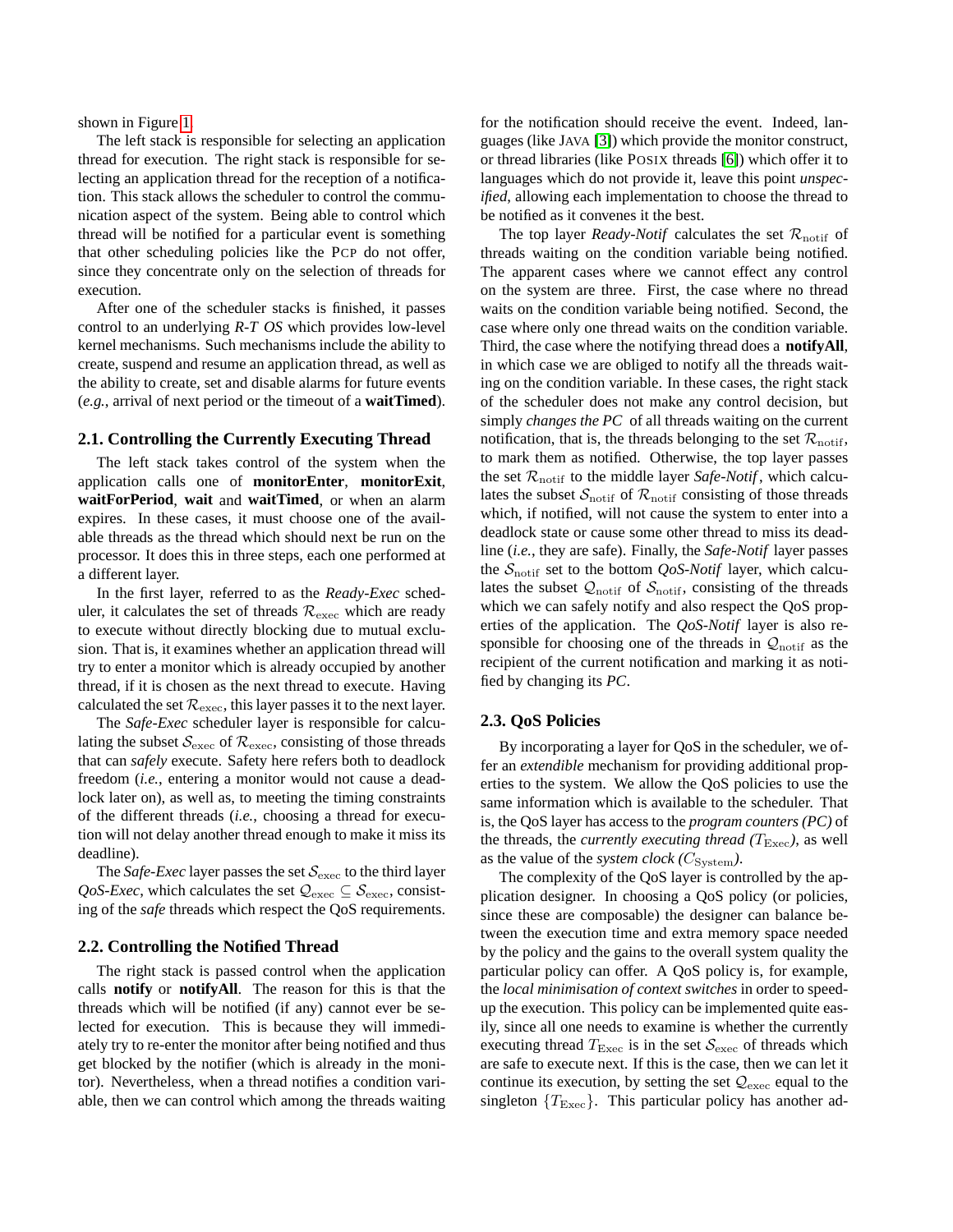

<span id="page-3-1"></span>**Figure 1. A three-layered scheduler architecture**

vantage: by decreasing the number of context switches, we also decrease the cache misses of the application, since now there are fewer points in the execution where the threads compete for the cache, potentially flushing each other's data out of it. This can help *decrease the energy consumption* of the system, since a cache miss can lead to two main memory accesses, which are known to be quite demanding with respect to energy [\[7\]](#page-8-6). In fact, since a cache reads and flushes one *cache line* at a time (*i.e.*, multiple consecutive memory addresses) the benefits can be even greater, both with respect to energy consumption and execution speed.

#### <span id="page-3-0"></span>**3. System Model**

The model of the system we construct is the parallel composition of an automaton which is responsible for advancing time and firing the alarms, one automaton for each of the application threads and two more automata, for the *QoS-Exec* and the *QoS-Notif* scheduler layers respectively. The automaton of time and the automata of the application threads perform a finite number of actions and then block, letting the scheduler automata respond. The actions of the time and application automata being *uncontrollable*, the only *controllable* actions are those of the two scheduler automata. Thus, our model can be seen as a two player game with the scheduler automata on one side (*i.e.*, the controller) and the time and application thread automata on the other (*i.e.*, the plant). In this game, the automata related

to the application simulate the locking and unlocking of resources, as well as, the waiting and notification on condition variables. The computations performed by the application threads are simulated just by their minimum and maximum execution times. Each statement  $s$  of an application thread (where s is one of **monitorEnter**, **monitorExit**, **wait**, **waitTimed**, **waitForPeriod**, a conditional or a computation) is modelled by a separate automaton state and a transition from it to the next statement position  $(\circledast s')$  which is taken when the statement  $s$  can be executed. The only exception to this rule is the case of the **wait** and **waitTimed** statements. These statements are effectively modelled by two states; the first one models the release of the mutex associated with the condition variable on which we wait and the second one models the attempt of the thread to reacquire the mutex, once it has been notified.The advancement of time is the responsibility of a single automaton (see Figure [2-a\)](#page-4-1) which, in addition, enables transitions in the application automata which correspond to timeouts, such as in the case of a **waitTimed** or a **waitForPeriod**. This automaton is also responsible for advancing the local thread clocks, that is, the clocks which model the time spent by threads in computations (and in waiting when doing a **waitTimed**). These clocks are set to zero at the beginning of a computation by a thread and are incremented alongside with the global time, until the duration of the computation is over (or the timeout of the **waitTimed** has expired). The two automata for the *QoS-Exec* and *QoS-Notif* scheduler layers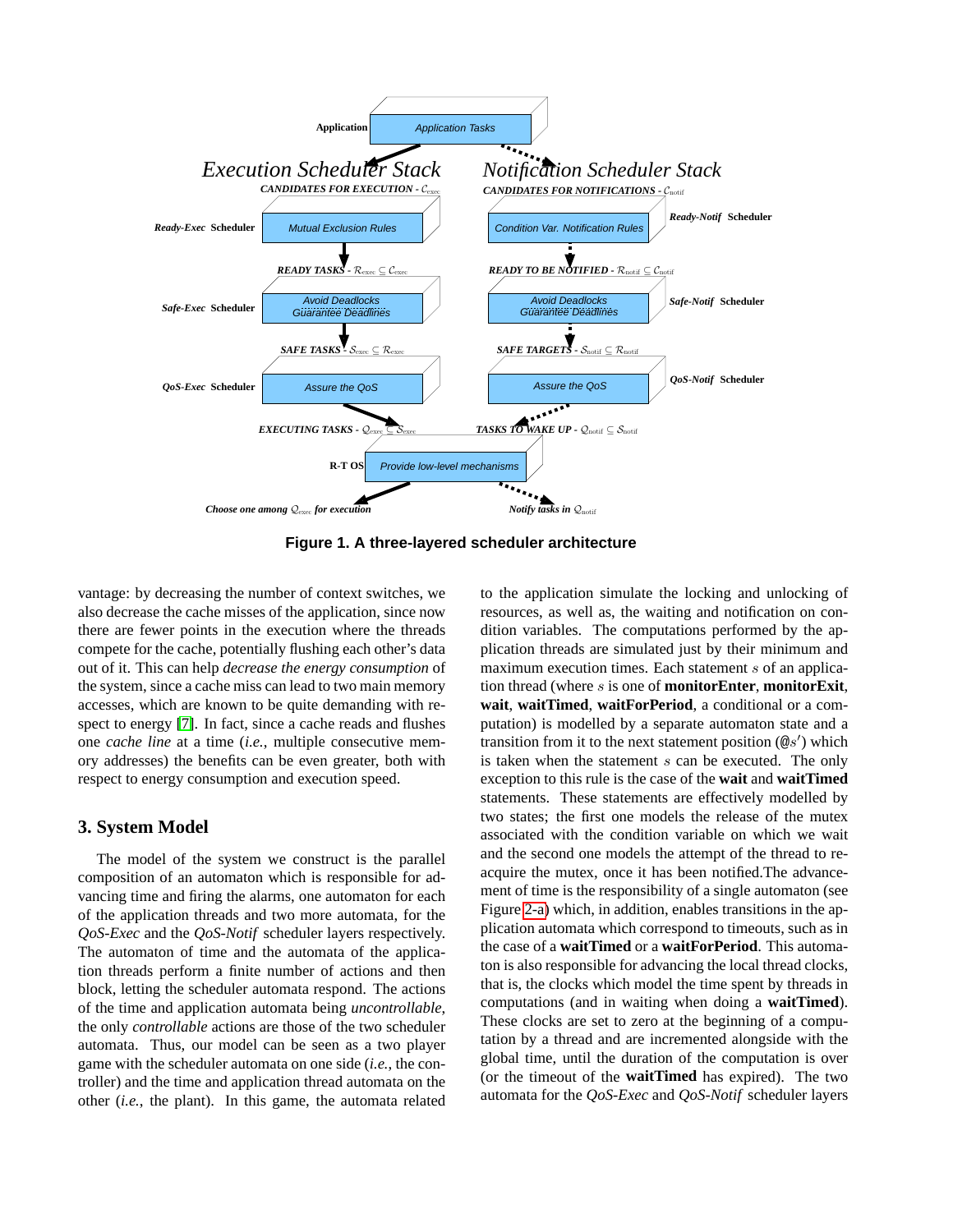<span id="page-4-1"></span>

<span id="page-4-2"></span>2-b: *QoS-Exec* Scheduler automaton

**Figure 2. Time & Scheduler automata**

are passed control as described in sub-sections [2.1](#page-2-0) and [2.2](#page-2-1) and decide which of the application automata should be allowed to execute next or be notified of an event. These automata are comprised of a single state and  $n+1$  transitions, where  $n$  is the number of application threads (the additional transition being for the *idle* thread). A transition of these automata selects one of the threads for execution (resp. for notification). It is guarded by a predicate which asserts that the corresponding thread belongs to the  $\mathcal{Q}_{\text{exec}}$  (resp.  $\mathcal{Q}_{\text{notif}}$ ) set (see Figure [2-b\)](#page-4-2). The transition choosing the idle thread asserts that the rest of the threads are not safe to execute (resp. no thread waits to be notified on the current event).

To summarise, the state in our model comprises of:*(i)* a program counter  $(PC_i)$  for each of the application threads,  $(ii)$  a local clock  $(C_i)$  for each thread which is used for their computations and the timeouts if they execute a **waitTimed**, *(iii)* a global clock  $(C_{\text{System}_i})$  for modelling the periods of each periodic thread,  $(iv)$  a variable  $(T_{\text{Exec}})$  holding the currently executing thread, *(v)* two boolean variables (*Exec Sched Enabled* & *Notif Sched Enabled*) for controlling whether it is one of the scheduler automata (and which of them), or the time (when they are both true) or the time and application automata (when they are both false) which should execute, and *(vi)* the *boolean* variables of the application threads used in conditionals which are *significant*  $\frac{1}{1}$  $\frac{1}{1}$  $\frac{1}{1}$  with respect to the use of resources and communication of events. Our model goes through three different modes of execution, as shown in Figure [3.](#page-4-4) In the "Time Only" mode (where *Exec Sched Enabled* = *Notif\_Sched\_Enabled* =  $true$  *true*) the time automaton is the sole automaton enabled in the system and it can fire one or more alarms, if any is enabled. If an alarm is fired then the execution mode changes to "Schedulers Only" (where



<span id="page-4-4"></span>**Figure 3. Model execution modes**

*Exec Sched Enabled* =  $\neg$ *Notif Sched Enabled*), so that our scheduler can treat the alarm. If there is no alarm to be fired then the execution mode changes to "Time and Application"  $(where *Exec Sched Embed*  $=$  *Notif Sched Embed*  $=$$ **false**). At this mode, both the time automaton and the automata of the application are enabled. If the time automaton gets to execute first, then a tick (*i.e.*, a time step) is performed and we pass back to the "Time Only" mode, so as to check if an alarm is now enabled. If it is one of the application automata which gets to execute first, then it executes until it needs to perform an action which causes rescheduling, in which case it passes control to the schedulers (*i.e.*, the mode now becomes "Schedulers Only"). If the application automaton needs to execute a time guarded action (*i.e.*, a computation), then it blocks, allowing time to advance.

As an example, let us consider the model shown in Figure [4.](#page-5-0) Here, the application consists of three threads, one of which is a *periodic* one (the User) and two *aperiodic* ones (the Writer and the Refresher). One should note that the Writer and the Refresher are continually enabled aperiodic threads and do not have any deadlines directly associated with them.

#### <span id="page-4-0"></span>**4. Scheduler Synthesis**

In order to synthesise the *Safe-Exec* and *Safe-Notif* scheduler layers, we first construct the set of reachable states and, thus, identify the deadlocks. These are the states where the application threads are deadlocked, or the states where some thread has missed its deadline (since in that case we block the system explicitly). The existence of these states indicates that the predicate we are currently using to describe the set *Safe-Exec* (resp. *Safe-Notif*) needs to be constrained even further. This predicate starts with the value of **true**, thus accepting initially all threads in the set *Ready-Exec* (resp. *Ready-Notif*) as safe. Having obtained the deadlocked states, we do a backwards traversal of the whole state space starting from the deadlocked states, until we reach a

<span id="page-4-3"></span><sup>&</sup>lt;sup>1</sup>We perform *slicing* of the original code to identify these variables.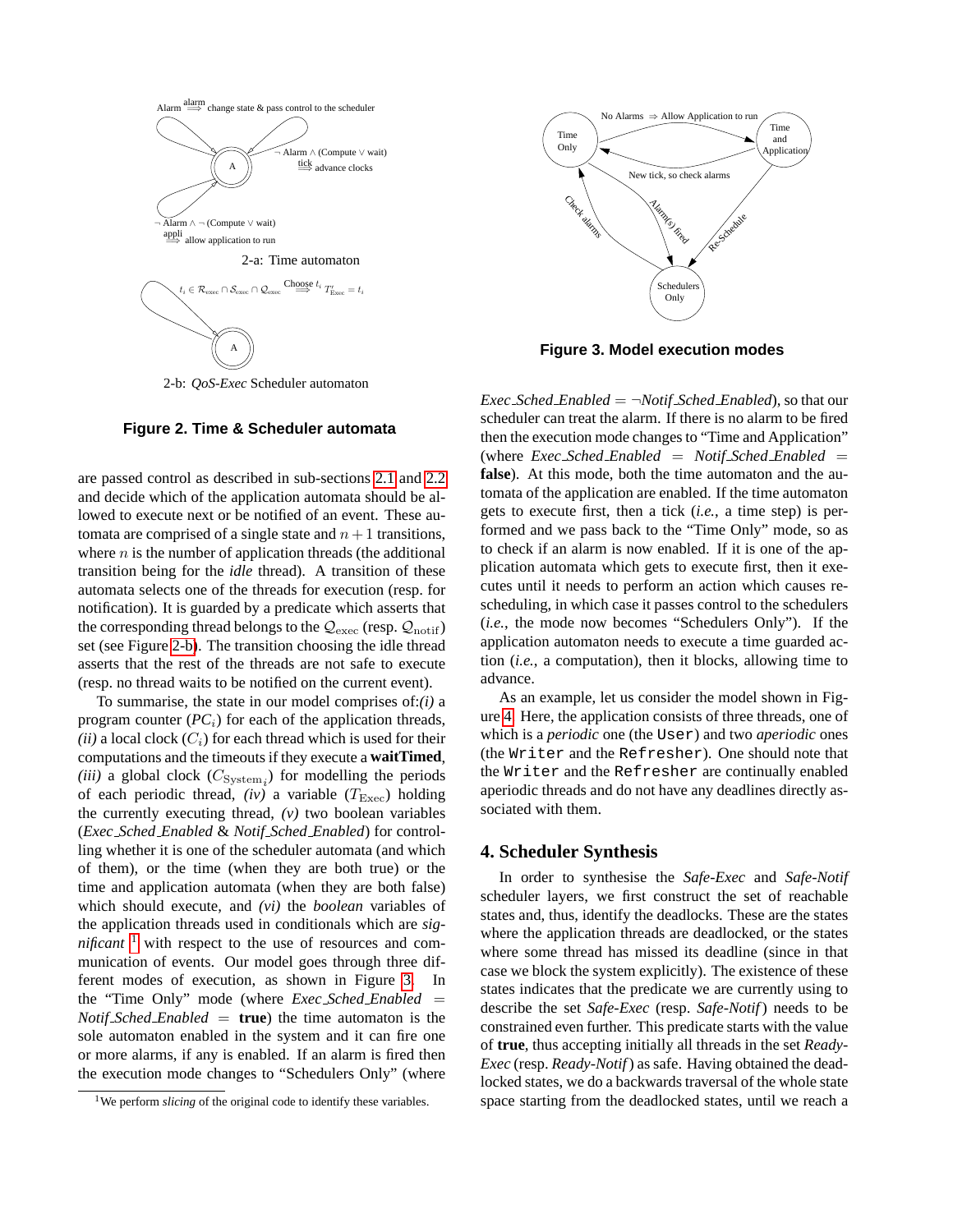

<span id="page-5-0"></span>**Figure 4. Application automata**

*(Clock variables are omitted for readability – each computation is annotated with its duration interval. )*

state which corresponds to a choice of one of the scheduler automata. There, we identify the choice  $T_{\text{Exec}} = t_i$ which allowed the path leading to a deadlock state(s) and create a new constraint for the layer *Safe-Exec* (resp. *Safe-Notif*). This constraint is constructed by changing the set  $S_{\text{exec}}$  (resp.  $S_{\text{notif}}$ ) to be:

$$
\mathcal{S}'_{\text{exec}}(\overrightarrow{state}) = \mathcal{S}_{\text{exec}}(\overrightarrow{state}) \setminus \{t_i\}
$$

If at some point we find that  $\mathcal{S}'_{\text{exec}}(\overline{stat}^2)$  is equal to the empty set, then we add the current state to the set of deadlocked states and continue the synthesis procedure.

#### **4.1. State Space Reduction & Application Analysis**

Even though the basic idea of synthesising the *Safe-Exec* and *Safe-Notif* scheduler layers is simple, it is evident that in practice it suffers from the state explosion problem. Therefore, it is imperative that we use techniques to minimise the size of the state space. Altisen *et al.* [\[1\]](#page-8-4) proposed to constrain the system with a high level policy (*i.e.*, FIFO scheduling, EDF scheduling, *etc.*) the idea being that this will constrain enough the system to allow us to construct the entire (constrained) state space of it. However, this method can sometimes over-constrain the system and remove all possible paths which would allow us to avoid the unsafe states. Besides, it is not always clear how one can apply policies such as EDF, RMA, *etc.* when the application consists of heterogeneous threads. Our method consists of synthesising schedulers for successively more detailed models, adding thus complexity to a model only when we have already calculated how we can constrain the more abstract one. The scheduler synthesis is performed in two major steps. In the first one, we examine the *untimed* model of the system and search for constraints which can guarantee the *absence of deadlocks*. In the second one, we re-introduce time into the model and after constraining it for avoiding deadlocks, we search for those constraints which can guarantee that *all threads meet their deadlines*.

#### **4.2. Deadlock Avoidance**

Examining the untimed model of the system first, has the disadvantage that some of the deadlocks we identify are not possible in reality, due to the existing timing relations. On the other hand, adding time to a model significantly increases its size and thus renders the analysis and synthesis a lot more difficult. Thus, searching for deadlocks in the untimed model allows us to examine a much smaller search space and thus allows us to attack larger systems. For instance, the untimed model of the application shown in Figure [4](#page-5-0) is 97% smaller than the timed one and it allowed us to discover 8 constraints which can help us avoid all the 10 deadlocks caused by the use of shared resources. More importantly, finding and removing *all* deadlocks in the untimed model means that the application is *logically* correct and allows a designer to experiment with different underlying platforms and algorithms for implementing the application computations.

#### **4.3. Guaranteeing Deadlines**

Having found all the potential deadlocks in the system, we add the synthesised  $\mathcal{S}_{\text{exec}}$  and  $\mathcal{S}_{\text{notif}}$  scheduler sets obtained so far to the timed version of the initial model, in order to search for the *timeliness* constraints, which can guarantee that all threads will meet their deadlines. In order to make the problem more tractable, our synthesis algorithm works in three steps.

**Safety-preserving abstraction** Not all time instances are visible when the scheduler automata take control during the execution of the system. That is, there are certain states of a system where the only event allowed is the advancement of time. In such cases, we do not really gain anything by explicitly constructing the complete sequence of all the different time steps. Instead, we can jump directly to the last state of this sequence, where the time has advanced enough to allow some other event to occur. This state space reduction can be effectively obtained through the *branching bisimulation equivalence (bbe) reduction* [\[11\]](#page-8-7), which eliminates "unobservable" actions (in our case the Tick action) but only when doing so preserves the branching structure of processes. The preservation of the branching structure of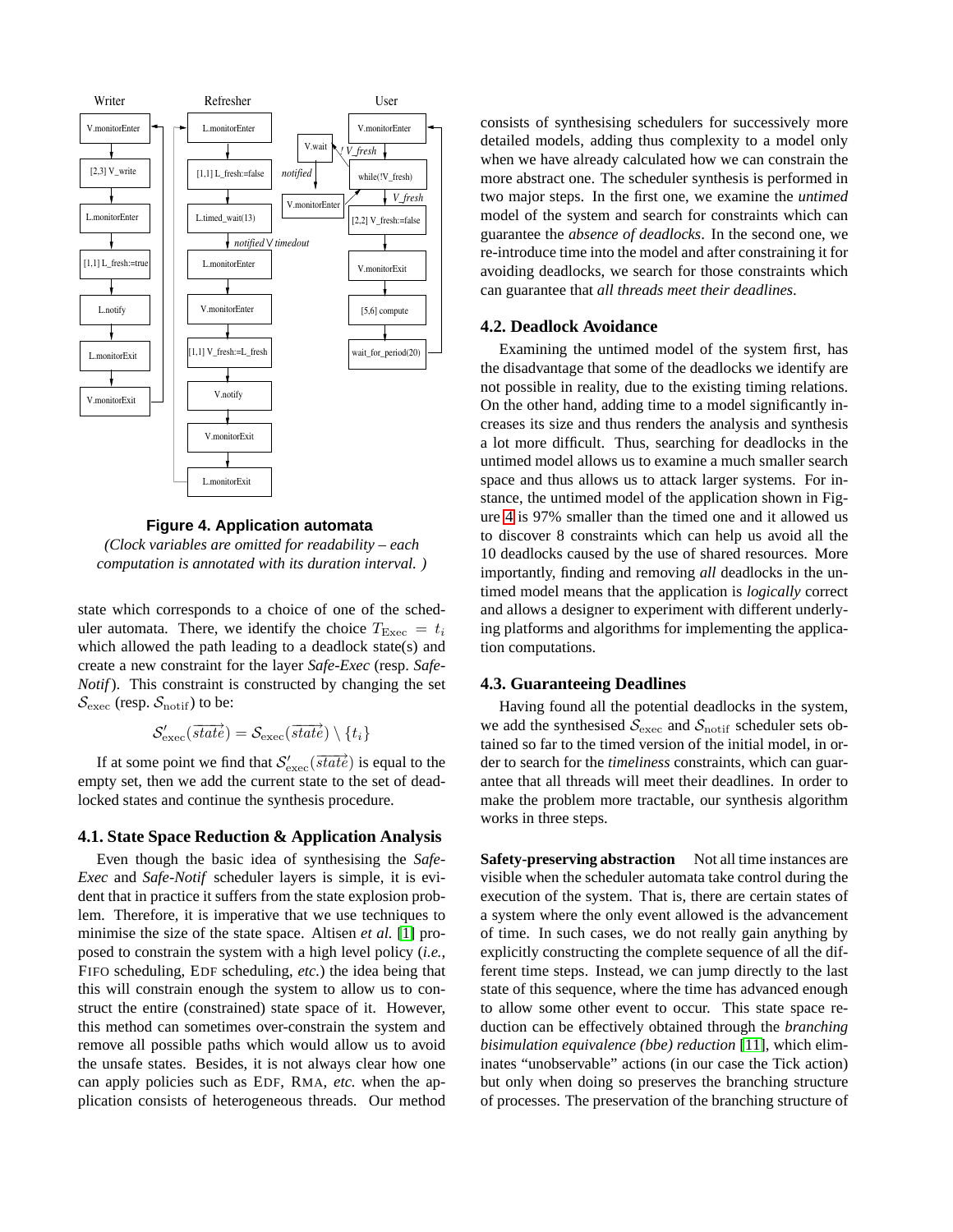the application is crucial for us, since the synthesis of the scheduler depends on it for calculating the states where a controllable action can help avoid taking a path which leads to an undesired state. Given a set of equivalent states under the *bbe* reduction, we elect as a representative of this set the state which has the maximum global clock value. In other words, in the *bbe* reduced system, our scheduler takes its decisions at the latest moment possible. For the application shown in Figure [4](#page-5-0) we obtain a 74% reduction of the state-space.

**Non Preemptable Threads** We then consider that the application threads cannot be *preempted* while they are computing. The non-preemption hypothesis reduces the state space, since it removes all the cases where the execution of a thread is suspended by an interrupt (*e.g.*, for starting a new period of some other thread). In the application of Figure [4](#page-5-0) the reduction obtained by not allowing preemption is 40% when applied on the initial timed model and 80% when applied to the *bbe* reduced timed model. Once we can indeed safely schedule the system under the hypothesis that threads are never preempted, then we can use the constraints obtained during this step to *reduce even further* the state space that we have to construct and analyse when we do allow threads to be preempted. Indeed, for the application of Figure [4,](#page-5-0) we can reduce the state space by an additional 10% with the 30 constraints we construct during this step.

The non-preemption of threads is easily added to our models *through the use of a QoS policy* that forbids the schedulers from choosing a thread for execution, when another thread is already in a state where it is performing a computation :

$$
Q_{\text{exec}}(\overrightarrow{stat\hat{e}}) =
$$
  
{ $t \cdot t \in S_{\text{exec}}(\overrightarrow{stat\hat{e}}) \land \neg \exists t' \neq t \text{ . computes}(t') }$ }

However, we cannot safely schedule all systems when we do not allow threads to be preempted. This means that for these systems we will not obtain any scheduling constraints and, therefore, will be obliged to examine the large, unconstrained state space of the timed model.

**Allowing Preemption** Having performed the scheduler synthesis for the case where threads are not preemptable, we add the additional constraints we synthesised (if any) to the model and perform the scheduler synthesis once more, this time allowing threads to be preempted. This is the final step of the scheduler synthesis, which provides us with the whole set of constraints that we must impose on the application in order to guarantee that it will be deadlock free and that it will meet all the deadlines of the threads. For the application of Figure [4,](#page-5-0) this last synthesis step produces an additional 18 constraints and thus we can safely schedule this application with a total of 56 constraints, avoiding both deadlocks and missed deadlines. These 56 constraints are all part of the *Safe-Exec* layer, since in this application there is always at most one thread waiting to be notified on a particular condition variable and thus we cannot control the communication aspect of the application. This final *safe* timed model has a state space which is 96% smaller than the original, unsafe one.

#### **4.4. Not Observing Clocks**

Having synthesised a safe scheduler for an application does not necessarily mean that we can implement it easily on a usual *R-T OS* though. The difficulty of implementing it as is, arises from the fact that the constraints we produce during the synthesis use the state of the system to decide what are the safe choices at each point during the execution and, therefore, also make reference to the values of the local clocks of the threads. However, these clocks do not really exist in the application but were only introduced as a way to model the computations of the threads. Introducing them means that we will have to add for each thread an additional timer object and reset and activate (resp. reset and deactivate) the timer before (resp. after) each computation and read its value when making a scheduling decision. As using timers may substantially increase the execution time of the scheduler, we investigate the possibility of synthesising a clock-free one, which only examines the *PC*s of the threads. This will make the scheduler itself faster to execute, since in order to make a scheduling decision it now only needs to examine the n values of the different *PC*s and not the  $2n+1$  values of the *PC*s, the local thread clocks and the global clock.

On the other hand, removing the clocks from the constraints can introduce states where the scheduler will take the wrong decision and cause a thread to miss its deadline. These states are those where a scheduler gets called at the same configuration of thread *PC*s but at different time instances. Since the time instance (and therefore the clock values) are different, the safe sets  $S_{\text{exec}}$  of these states can be different themselves as well. When we decide to not observe the clock values while scheduling, we are effectively unable to differentiate among these different sets and all these states become *equivalent*, as far as our scheduler is concerned. Therefore, if we wish our scheduler to always make a decision which is *safe*, then the  $S_{\text{exec}}$  set of this *equivalence class* of states should be the *intersection* of the  $S_{\text{exec}}$  sets of the states which belong to the same equivalence class.

$$
\mathcal{S}_{\text{exec}}(\overrightarrow{class_j}) = \bigcap_{state_i \in class_j} \mathcal{S}_{\text{exec}}(\overrightarrow{state_i})
$$

Sometimes, the  $S_{\text{exec}}(\overrightarrow{class_j})$  set will be empty, if the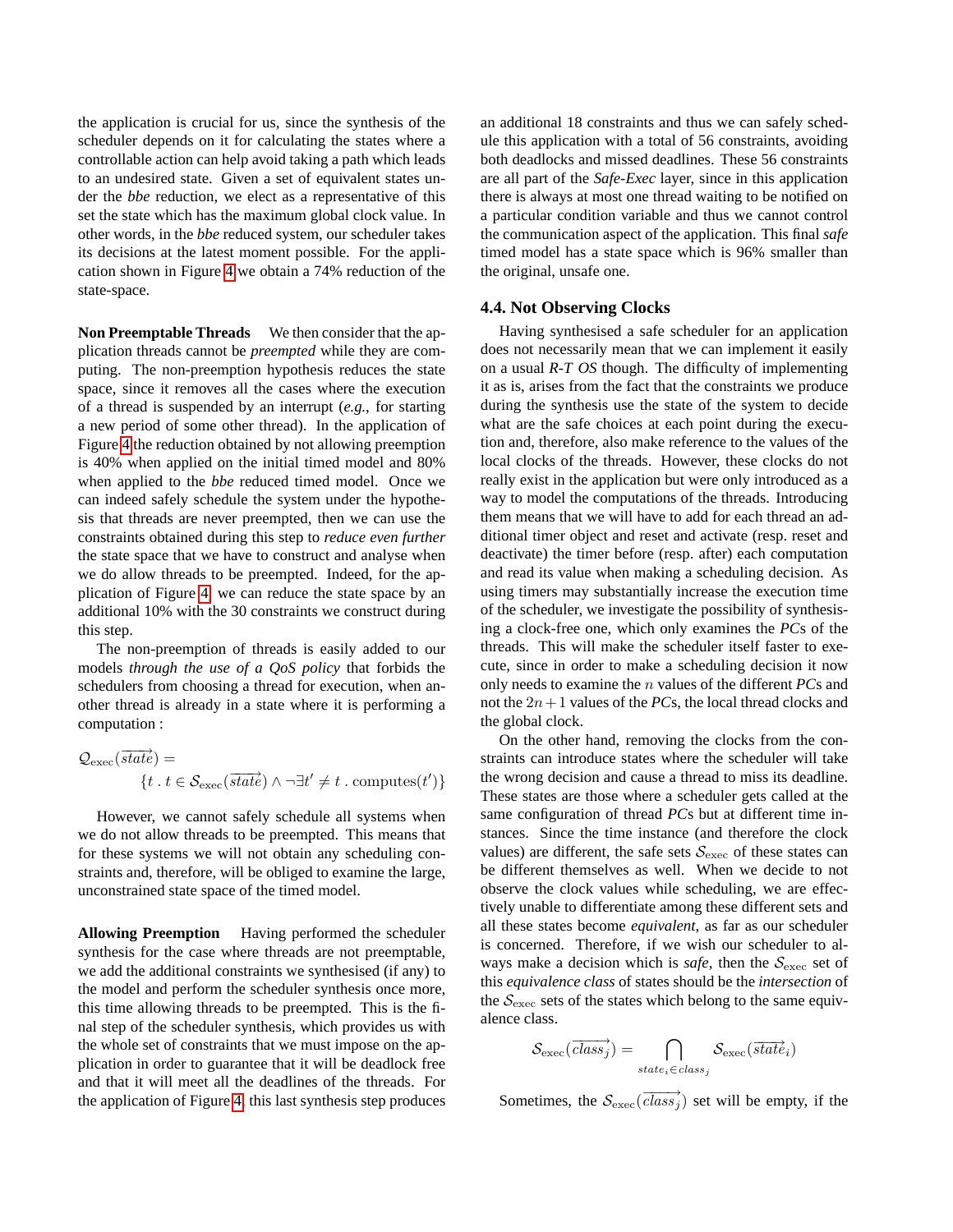scheduler decisions at the members of this equivalence class were conflicting. When encountering such an equivalence class whose  $S_{\rm exec}$  set is the empty set, we need to add its members to the set of deadlocked states and continue the synthesis algorithm, until we find a set of constraints which helps us to avoid the whole class.

The example of Figure [4](#page-5-0) is indeed an application which can be scheduled without observing the clock values. However, in some cases it may be impossible to safely schedule the application without taking into account the values of the clocks. Thus, there is a trade-off between schedulabity and execution cost of the scheduler.

#### **4.5. Other QoS Policies**

Once we have synthesised a safe scheduler, we can compose it with other QoS policies to choose among the safe threads those which better realise the QoS requirements of the system. However, it can always be the case that some of these policies can cause the application to miss a deadline, by choosing no thread for execution (*i.e.*, setting the  $Q_{\text{exec}}$ set to be the empty set). For this reason we must verify them and change them if they can indeed cause the application to miss a deadline. Since the verification is performed on the *safely schedulable* application, the size of the state space we must explore is quite small. For the example application of Figure [4,](#page-5-0) we verified two additional QoS policies. The first is a fixed priority QoS policy, where User > Refresher > Writer when they are *safe* and it is effectively verified in a model 98.4% smaller than the original timed one. The second is a QoS which (locally) minimises the number of context switches and it is verified on a model which is slightly even smaller (a 98.8% reduction).

#### <span id="page-7-0"></span>**5. Scheduler Implementation**

In this section we present the implementation of our scheduler over an *OS* for embedded systems. Our current implementation does not make use of priorities, mutexes or condition variables of the underlying system. It rather uses *thread suspension and resumption* to simulate these mechanisms, which allows us to provide an implementation of our approach even on operating systems which have a very limited number of priorities or have no priorities whatsoever.

The actions which activate our scheduler in order to elect a new thread to execute (**monitorEnter**, **monitorExit**, **waitForPeriod**, **wait** and **waitTimed**, and the expiration of a timeout), are implemented similarly. First, the *OS* scheduler is locked so as to avoid interrupt handlers from changing the system state. Then our scheduler examines the current state of the system, *i.e.*, the *PC*s of all the threads, and decides which should be the next thread to execute, by using the synthesised sets  $\mathcal{R}_{\text{exec}}$  &  $\mathcal{S}_{\text{exec}}$  and the user-provided set  $Q_{\text{exec}}$ . Finally, our scheduler suspends all threads, resumes the one it has chosen for execution and returns after having unlocked the *OS* scheduler, thus re-allowing interrupts to occur. The only case which is treated differently, is the case where an interrupt arrives to signal a timeout (either for a **waitTimed** or a **waitForPeriod**). In this case, the associated interrupt handler changes the *PC* of the respective thread to mark it as no longer waiting and, then, suspends the currently executing thread (if any) and resumes the thread that was waiting. Once this thread starts to execute, it calls our scheduler in its turn, to assure that it can safely continue. If this is the case, our scheduler will allow it to execute, otherwise it will suspend it and resume another thread. It is easy to see that if more than one interrupts arrive at the same time, our scheduler will be called consecutively more than once. However, we proved that there can be no more than 3 consecutive calls to our scheduler ever.

The actions which do not cause our scheduler to elect a new thread for execution (**notify** and **notifyAll**) are implemented as follows. These actions make use of its right stack, which deals with the communication aspects of the system. When a **notify** occurs, the scheduler is called and it checks whether there are any threads waiting on the event notified. If so, it selects one of them *using the*  $Q_{\text{notif}}$  *set*, marks it as notified and gives back the execution to the thread which did the **notify**.

We have implemented our architecture on top of eCos [\[5\]](#page-8-8), an open-source *OS* for embedded systems. We run our test-bed application on a 330 MHz Pentium II machine using *synthetic-Linux* as the execution platform of eCos, which means that eCos and the application are running as a single Linux process. Our experiments showed that the application did indeed honour its deadlines as expected. Besides, the measurements showed an average execution time of our scheduler of the order of 0.66 microseconds. Given the fact that our prototype implementation is not particularly optimised for speed, this is a rather small execution cost.

#### <span id="page-7-1"></span>**6. Conclusions**

We have presented a new methodology for building application-driven schedulers for heterogeneous systems and a prototype implementation of our scheduler using an open-source *OS* for embedded systems. Our work continues the one described in [\[1\]](#page-8-4), where a thorough discussion about related approaches is presented. Applications comprising of heterogeneous thread types have also been considered in [\[4\]](#page-8-9), without taking into account thread interdependencies due to the sharing of non-preemptable resources.

The advantages of our synthesis method is that we can handle larger models than if we would have tried to attack the original timed version of the model at once. In addition, following our method a designer is better able to understand the behaviour of a system, since we successively drive him through: *(i)* the states which cause a deadlock later on, *(ii)*